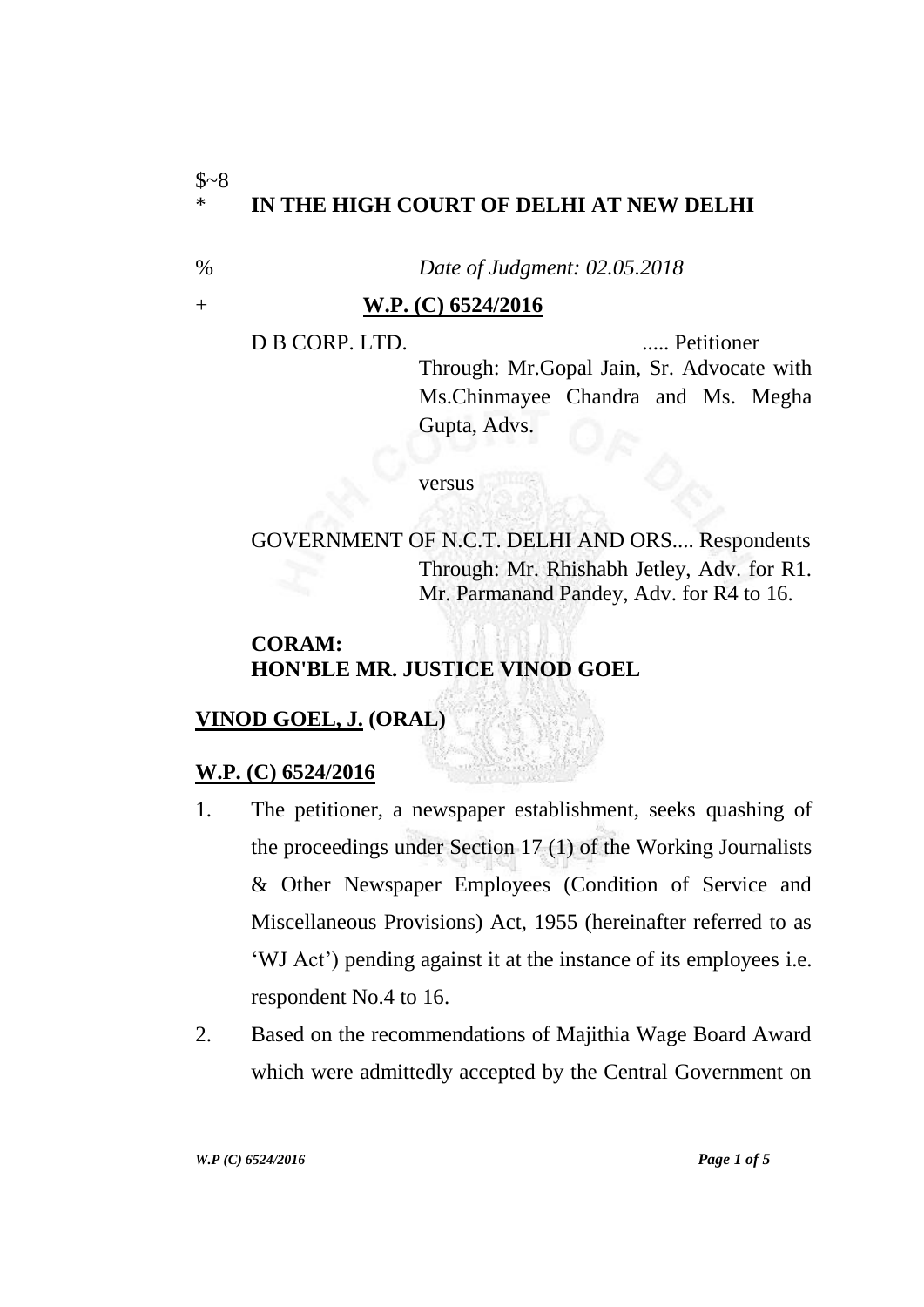11.11.2011 the respondent no.4 to 16 moved separate applications before the Assistant Labour Commissioner (in short 'ALC') to award them the benefit thereof under Section  $17(1)$  of the WJ Act.

3. The learned senior counsel for the petitioner argued that since amount due is yet to be determined, matter needs to be adjudicated upon by the Labour Court under Section 17(2) and not by ALC under Section 17(1). In this regard, he has relied upon three Judges Bench judgment of **the Hon'ble Supreme Court** in **Samarjit Ghosh Vs.Bennett Coleman and Co. And Anr.** *AIR 1987 SC 1869* and para No.6 of the judgment reads as under:-

> **"6.** When all the provisions of Section 17 are considered together it is apparent that they constitute a single scheme. In simple terms the scheme is this. **A newspaper employee, who claims that an amount due to him has not been paid by his employer, can apply to the State Government for recovery of the amount.** If no dispute arises as to the amount due the Collector will recover the amount from the employer and pay it over to the newspaper employee. **If a question arises as to the amount due, it is a question which arises on the application made by the newspaper employee, and the application having been made before the appropriate State Government it is that State Government which will call for an adjudication of the dispute by referring the question to a Labour Court.** When the Labour Court has decided the question, it will forward its decision to the State Government which made the reference, and thereafter the State Government will direct that recovery proceedings shall be taken. In other words the State Government before whom the application for recovery is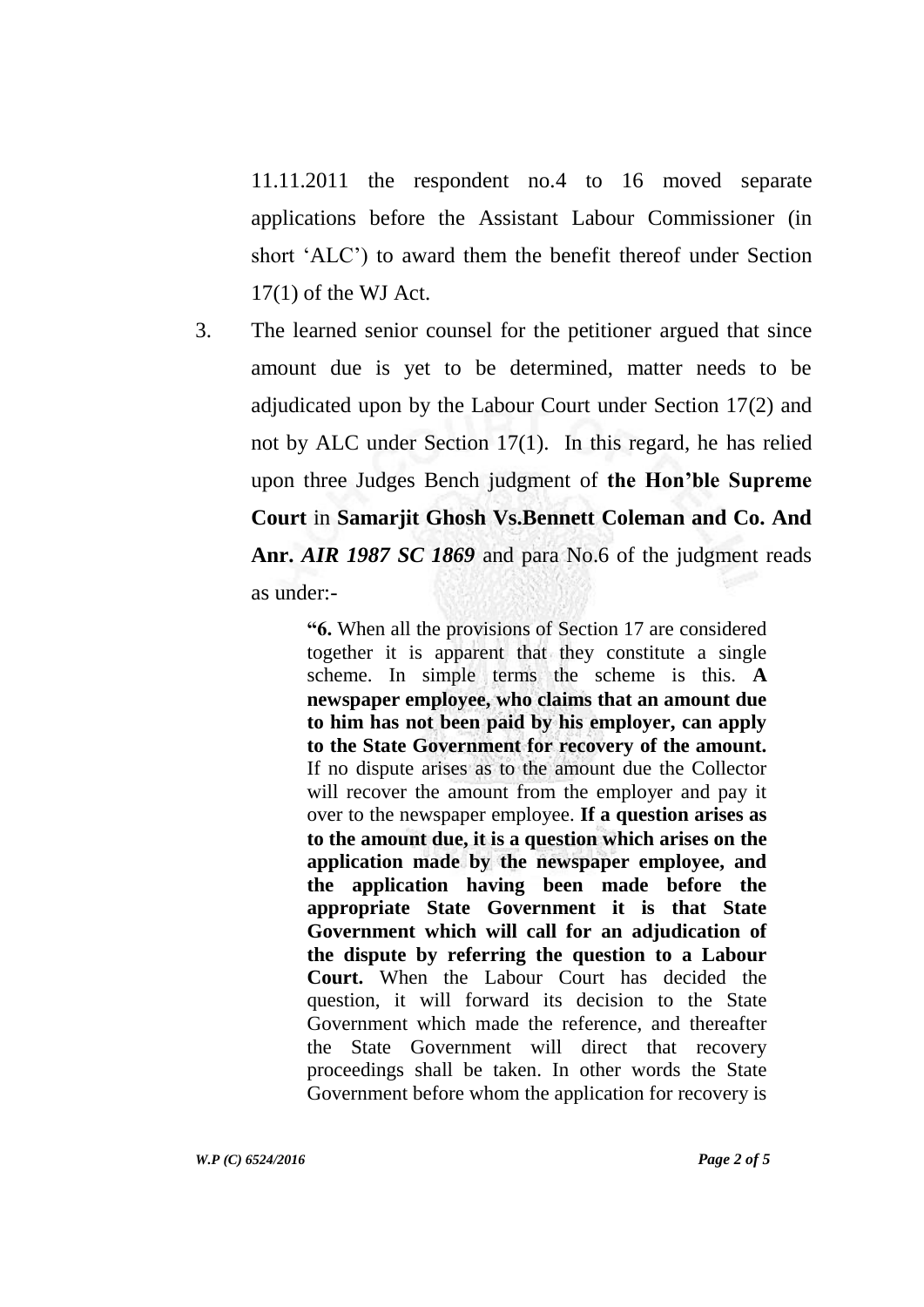made is the State Government which will refer the question as to the amount due to a Labour Court, and the Labour Court upon reaching its decision will forward the decision to the State Government, which will then direct recovery of the amount."

- 4. In this regard, he also refers to a Single Bench decision of this Court in the case of **The Associated Press through its General Manager** *Vs.* **Laurinda Keys and Anr.,** *2009 SCC OnLine Del 2232***,** wherein it was held that Section 17 (2) of the Working Journalists Act & Other Newspaper Employees Act, 1955 will apply when disputed questions of fact, disputed question of law or when mixed disputed question of facts and law arise and the jurisdiction of the State Government and Authorized Authority is limited under Section 17 (1) of the Act and confined to narrow examination for satisfaction as to whether any amount can be recovered. It was further held that a detailed or elaborate inquiry into disputes and counter claims whether they relate to law, facts or are mixed questions of law and facts is not envisaged under Section 17 (1) of the Act. He submits that the State Government should have made a reference under Section 17 (2) of the Act to the Labour Court for adjudication.
- 5. The **Hon'ble Supreme Court** in the case of **Avishek Raja & Ors. Vs. Sanjay Gupta,** *(2017) 8 SCC 435,* while dealing with the recommendations of Majithia Wage Board, has held that the dispute that arises has to be resolved by the fact finding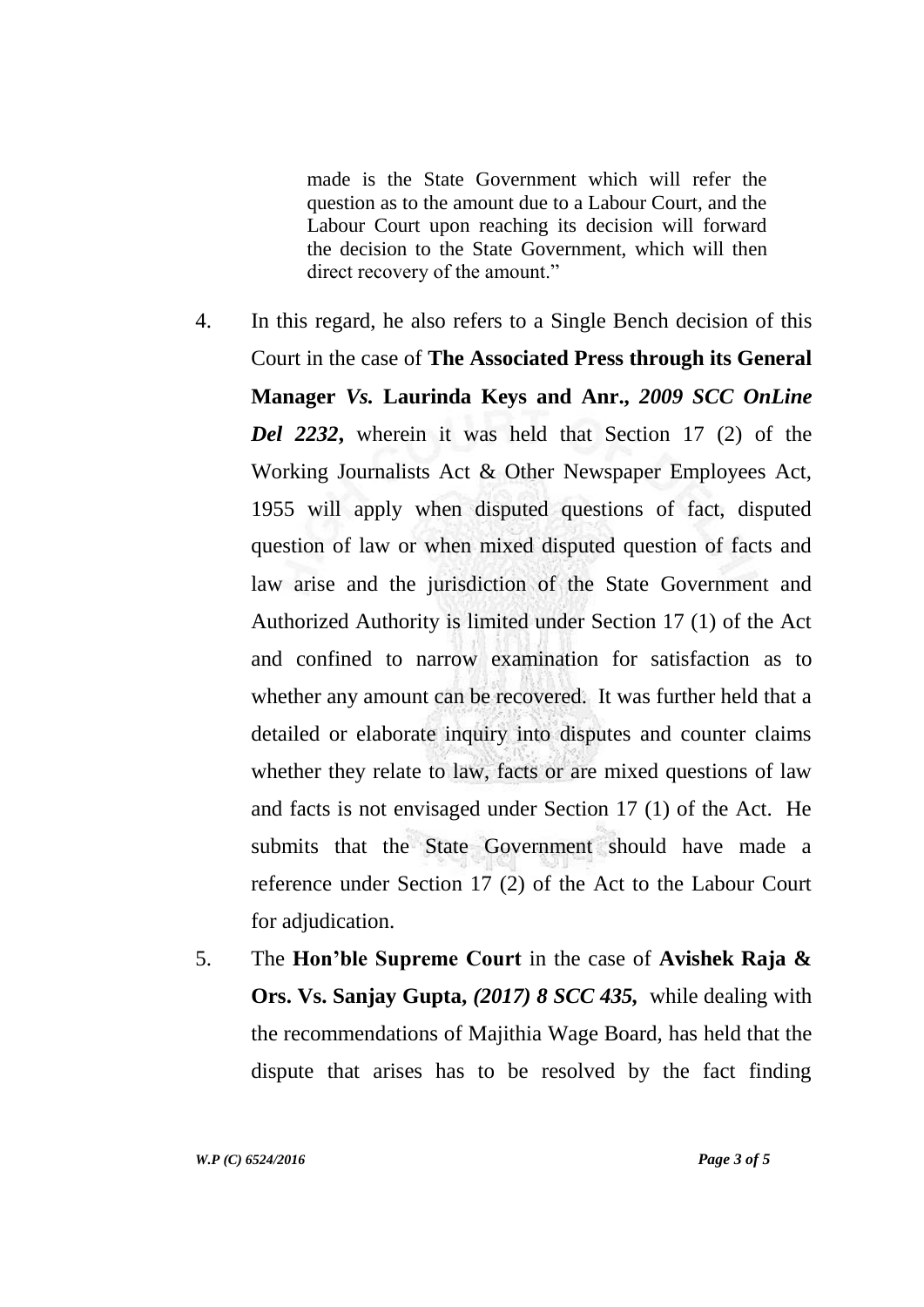authority under Section 17 of the Working Journalists Act. It was further held in para no. 29 that henceforth all complaints with regard to non-implementation of the Majithia Wage Board Award or otherwise be dealt with in terms of the mechanism provided under Section 17 of the Act and it would be more appropriate to resolve such complaints and grievances by resorting to the enforcement and remedial machinery provided under the Act rather than by any future approaches to the courts in exercise of the competent jurisdiction of the courts or otherwise.

- 6. By an order dated 04.10.2016 in the case of **Avishek Raja & Ors. Vs. Sanjay Gupta** in **Contempt Petition (C) No. 411/2014 in W.P. (C) 246/2011,** the **Hon'ble Supreme Court** directed that in all cases where there is a dispute with regard to the amount payable, the State Governments shall act under the provisions of Section 17(2) of the Working Journalists Act and Labour Court will finalize its award expeditiously and send the same to the State Government for due execution.
- 7. At this stage, learned counsel for the respondents no.4 to 16, having admitted the legal position as referred to in preceding para, on instructions, submits that he has no objection in case the proceedings under Section 17 (1) of WJ Act pending before the ALC at the instance of respondents No.4 to 16 are quashed and the State Government is directed to refer the disputes raised